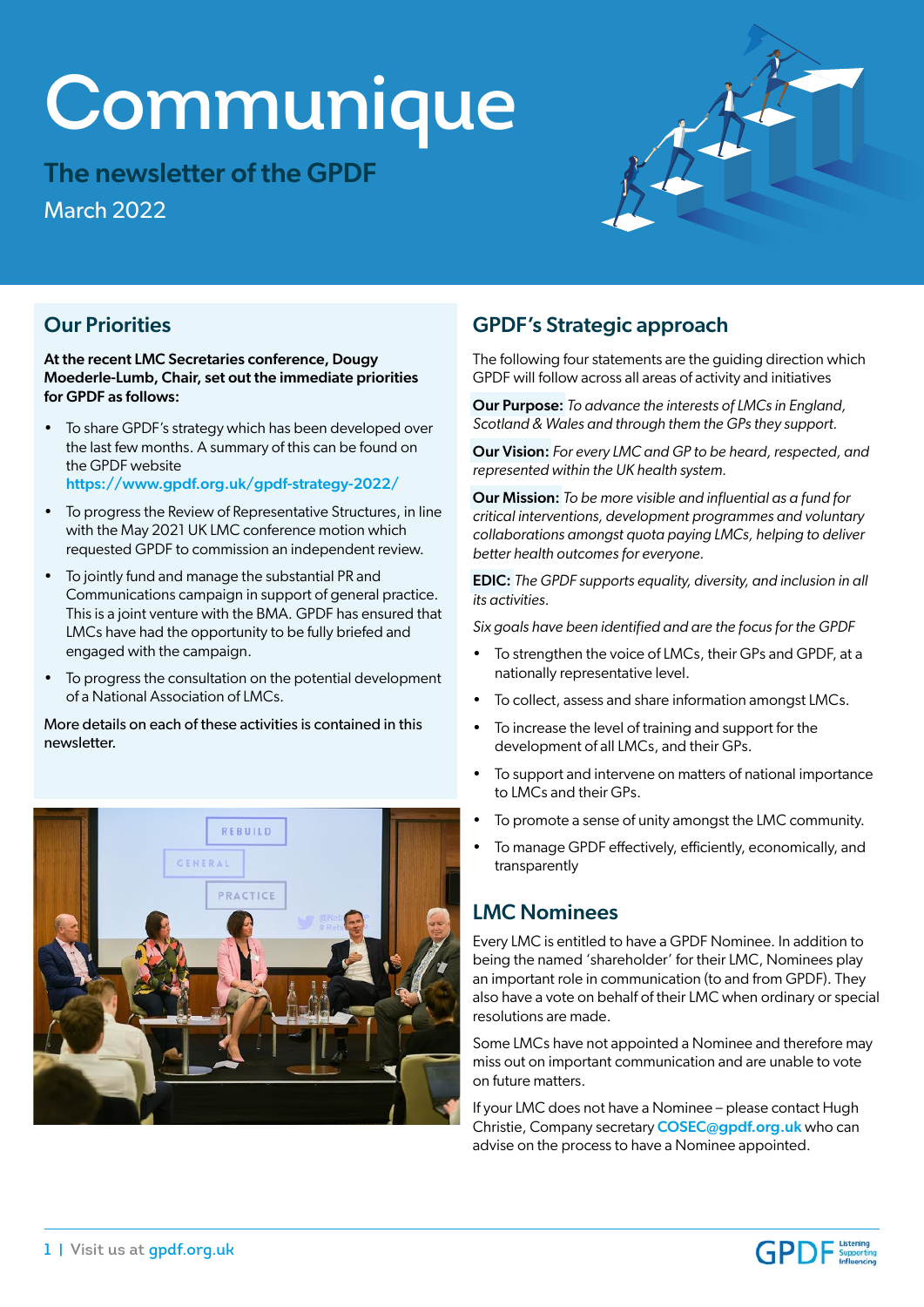# Communique

The newsletter of the GPDF March 2022



## Review of Representative Structures

The 2021 UK conference of LMCs passed a motion requesting GPDF to commission a thorough review of the current representative structure for general practice.

Further to the development work, which was carried out during 2021, GPDF has commissioned Ijeoma Omambala QC, to lead the independent review supported by a team including consultation specialists, to enable her to deliver her report ahead of the Conference in May 2022.

A critically important element of the review is a consultation in which every GP regardless of setting can contribute their views on the issue of representation. We need your LMC's support to distribute the link to every GP in your area, so that they can access the consultation form. This includes Partners, Fixed share Partners (sometimes referred to as Salaried Partners), Salaried GPs, Locum GPs, Trainees, Returners and Retainees.

This consultation is being conducted on a fully confidential basis which means that the identity of the participants will not be provided to anyone other than the research organisation administrating the consultation.

The devolved nature of representation and the healthcare systems (England, Scotland, and Wales) is recognised and therefore it is intended that the results of this consultation will be reported on a nation basis, not a collective basis.

The link to take part in the consultation will/has been sent to your LMC Nominee with the request to send it out to every GP in your area. The consultation will be open for several weeks.

#### We are grateful for the support of every LMC in assisting GPDF to respond to the wish of Conference.

**REBUILD** 

**GENERAL** 

**PRACTICE** 

Thanks to the many LMCs who have taken part in the activity to develop the major campaign 'Rebuild General Practice' which had its press launch on Monday 21st March. This included a keynote speech at The Kings Fund's offices from Dr Kieran Sharrock, supported by Dr Brian MacGregor and Dr Rachel Ward. Jeremy Hunt MP attended in support of the campaign.

Over 100 LMCs have engaged with the campaign team so far and have received access to a specifically created LMC 'toolkit' to enable local activity to complement and amplify the national campaign. This 'toolkit' contains advice, information, and

various digital assets for LMC use, and for sharing with GPs in your area.

Over 20 GPs across England, Scotland and Wales have been specifically trained to be 'spokespeople' for the campaign with national, regional, and local media.

GPDF have jointly funded this campaign with the BMA and have ensured a clear focus on the contribution that LMCs can make.

[If your LMC has not registered with the campaign managers](http://eepurl.com/hUouPb)  (BB Partners) you can do so here (link)

The campaign will run until the end of June so there is plenty of time for the impact of this activity to grow over the coming months.

#### Visit the campaign website: https://rebuildgp.co.uk/



It's time to rebuild general practice<br>SUPPORT THE CAMPAIGN www.rebuildgp.co.uk

C CorebuildGP

# Consultation on a National Association of LMCs

There have been a number of requests, discussions, and conference motions, requesting that GPDF consider the creation of the National Association of LMCs. To date a survey of LMC opinion was commissioned and a series of workshops have been held to obtain a clearer understanding of what LMCs would wish from this potential organisation.

Now that a clearer view of the potential focus of this organisation has been established, the GPDF will conduct a widespread consultation to allow every LMC to provide their views and opinions on this topic. The invitation to take part in the consultation will be sent to the LMC Nominee, who will be asked to share it with others in your LMC including LMC Officers.

An update will be available in time for the Conference of UK LMCs in May 2022, and subject to a desire to proceed, fully costed proposals will be prepared to allow a democratic decision by LMC Nominees on whether or not LMCs would like this association to be created and how.